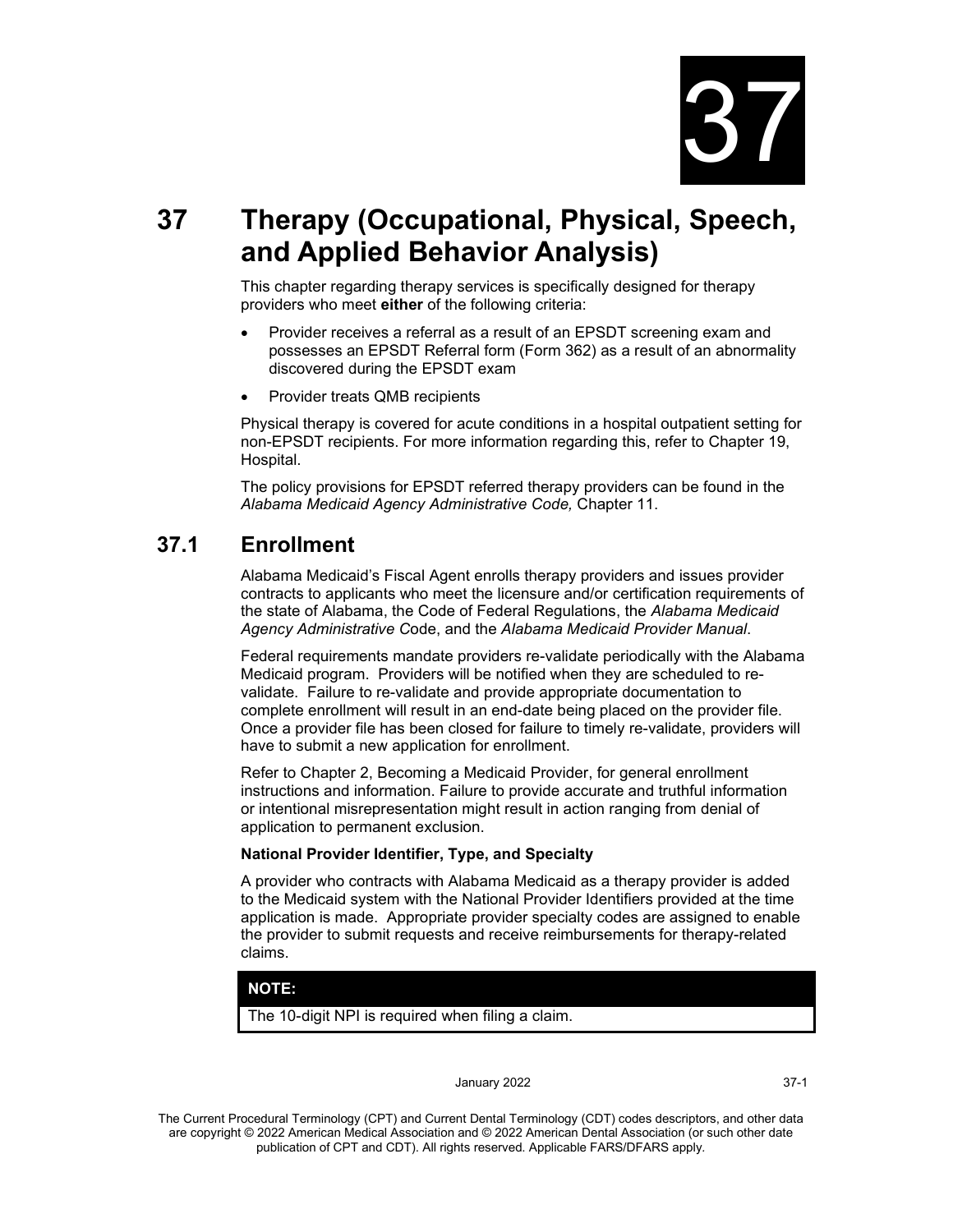Therapy providers are assigned a provider type of 17 (Therapy). Valid specialties for therapy providers include the following:

- Occupational Therapy (171)
- Physical Therapy (170)
- Speech Therapy (173)
- Applied Behavior Analysis (ABA) Therapy (175)

Therapists may enroll independently and have their own NPI bill on a CMS-1500 claim form as an EPSDT/QMB-only provider. Refer to Chapter 19, Hospital, for billing information for therapists enrolled by a hospital.

### **Enrollment Policy for Therapy Providers**

Services provided must be ordered by a physician or a non-physician practitioner for an identified condition(s) noted during the EPSDT screening and provided by or under:

- For physical therapy services, a qualified physical therapist
- For occupational therapy (OT) services, the direct supervision of a qualified occupational therapist
- For speech and language services, a qualified speech language pathologist
- For applied behavior analysis services, a licensed behavior analyst, licensed psychologist or licensed psychiatrist with behavior analysis within their scope of practice

A qualified Speech Therapist must have a Certification of Clinical Competence in Speech Language Pathology or be eligible for certification and licensed by the Alabama Board of Examiners for Speech, Language Pathology, and Audiology.

A qualified occupational therapist must be licensed by the Alabama State Board of Occupational Therapy.

A qualified physical therapist must be licensed by the Alabama Board of Physical Therapy.

A qualified behavior analyst must be licensed by the Alabama Behavior Analyst Licensing Board.

A licensed psychologist or psychiatrist may request to add the ABA therapy specialty – 175 to their enrollment.

# **37.2 Benefits and Limitations**

This section describes program-specific benefits and limitations. Refer to Chapter 3, Verifying Recipient Eligibility, for general benefit information and limitations. Refer to Chapter 7, Understanding Your Rights and Responsibilities as a Provider, for general criteria on Medical Necessity/ Medically Necessary Care.

Services provided to Medicaid-eligible children by those working under the direction of licensed, enrolled speech therapists, occupational therapists, physical therapists or behavior analysts are subject to the following conditions: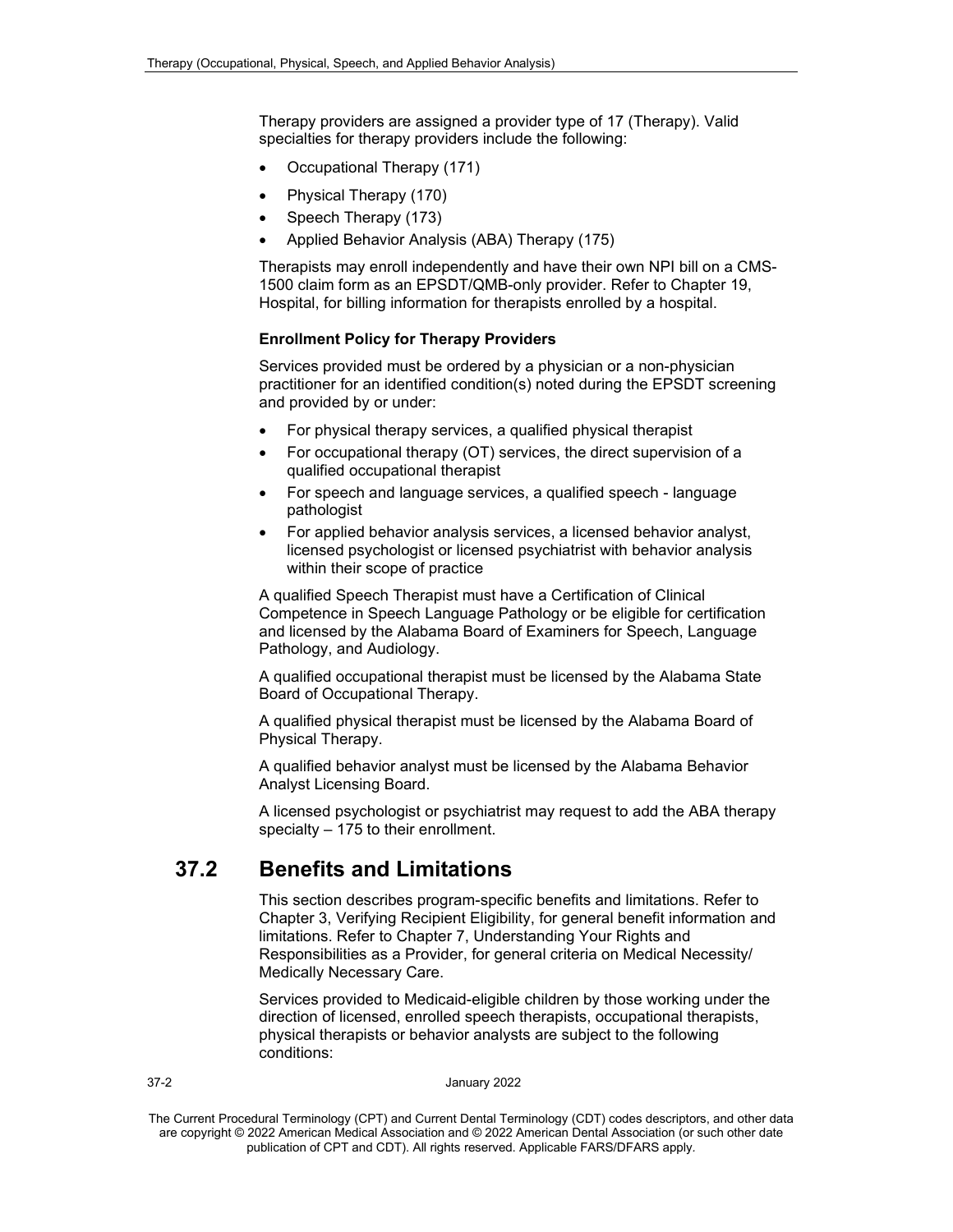- The person providing the service must meet the minimum qualifications established by state laws and Medicaid regulations.
- A supervising provider must employ the person providing the service.
- The case record must identify the person providing the service.
- The supervising therapist must assume full professional responsibility for services provided and bill for such services.
- The supervising provider must assure that services are medically necessary and are rendered in a medically appropriate manner.
- Services must be ordered by a physician or a non-physician practitioner.

For more information about the Plan of Treatment (plan of care, treatment plan, etc.) required for therapy services, refer to Chapter 19.

### **Speech Therapists (ST-Speech Language Pathologists)**

Speech therapy services must be provided by or under the direct supervision of a qualified speech therapist. Services are limited to those procedure codes identified in Section 37.5.3, Procedure Codes and Modifiers.

Speech therapy assistants must be employed by a speech therapist, have a bachelor's degree in Speech Pathology, and be registered by the Alabama Board of Speech, Language Pathology, and Audiology. Assistants are only allowed to provide services commensurate with their education, training, and experience. They may not evaluate speech, language, or hearing; interpret measurements of speech language or hearing; make recommendations regarding programming and hearing aid selection; counsel patients; or sign test reports or other documentation regarding the practice of speech pathology. Assistants must work under the direct supervision of a licensed speech pathologist.

Direct supervision requires the physical presence of the licensed speech pathologist in the same facility at all time when the assistant is performing assigned clinical responsibilities. The licensed speech pathologist must document direct observation of at least 10% of all clinical services provided by the assistant. Speech therapists may supervise no more than the equivalent of two full-time assistants concurrently.

### **NOTE:**

Speech therapy services must be ordered by a physician and must be provided by or under the direct supervision of a qualified speech therapist.

### **Occupational Therapists (OT)**

Occupational therapy services must be provided by or under the direct supervision of a qualified occupational therapist.

Services are limited to those procedures identified in Section 37.5.3, Procedure Codes and Modifiers. Some codes may require prior authorization before services are rendered. Medicaid does not cover recreational activities, such as movies, bowling, or skating.

Occupational therapy assistants may assist in the practice of occupational therapy only under the supervision of an OT. Occupational therapy assistants a license by the Alabama State Board of Occupational Therapy (ASBOT).

January 2022 37-3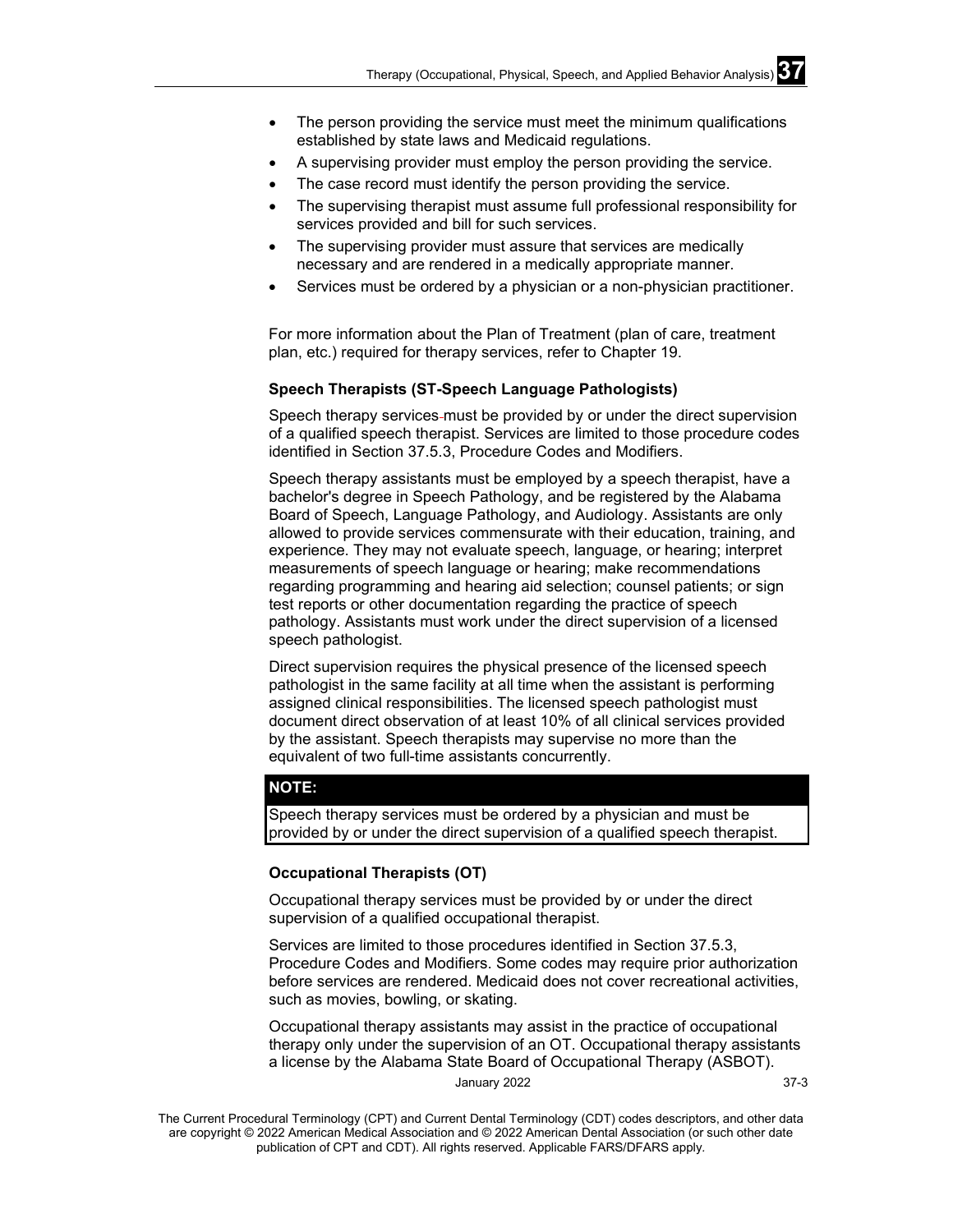Supervision of OT assistants must comply with regulations of the ASBOT. The occupational therapist must render the hands – on treatment, write, and sign the treatment note at a minimum of every  $6<sup>th</sup>$  visit or 90 days. When making a visit the supervising OT must document and sign notes regarding the visit. . The supervising OT assign the duties and responsibilities for which the assistant has been specifically educated and form.

Occupational therapy aides employed by the OT may perform only routine duties under the direct, on-site supervision of the OT with no charge for occupational.

### **Physical Therapists (PT)**

Physical therapy assistants may provide service only under the supervision of a qualified physical therapist. PT assistants requires a license by the Alabama Board of Physical Therapy, and must be an employee of the supervising PT. The PT assistant must only be assigned duties and responsibilities for which the assistant has been specifically educated and which the assistant is qualified to perform.

Licensed certified physical therapist assistants (PTA) are covered providers when working under the direction of a Preferred Physical Therapist with the following provisions:

- The Physical Therapist must interpret the physician's referral.
- The Physical Therapist must perform the initial evaluation.
- The Physical Therapist must develop the treatment plan and program, including long and short-term goals.
- The Physical Therapist must identify and document precautions, special problems, contraindications, goals, anticipated progress and plans for reevaluation.
- The Physical Therapist must reevaluate the patient and adjust the treatment plan, perform the final evaluation and discharge planning.
- The Physical Therapist must implement (perform the first treatment) and supervise the treatment program
- The Physical Therapist must co-sign each treatment note written by the PTA.
- The Physical Therapist must indicate he/she has directed the care of the patient and agrees with the documentation as written by the PTA for each treatment note.

Long Term Therapy Services:

Therapeutic goals must meet at least one of the following characteristics:

- prevent deterioration and sustain function;
- provide interventions that enable the beneficiary to live at their highest level of independence in the case of a chronic or progressive disability;
- and/or provide treatment interventions for a beneficiary who is progressing, but not at a rate comparable to the expectations of restorative care.

### 37-4 January 2022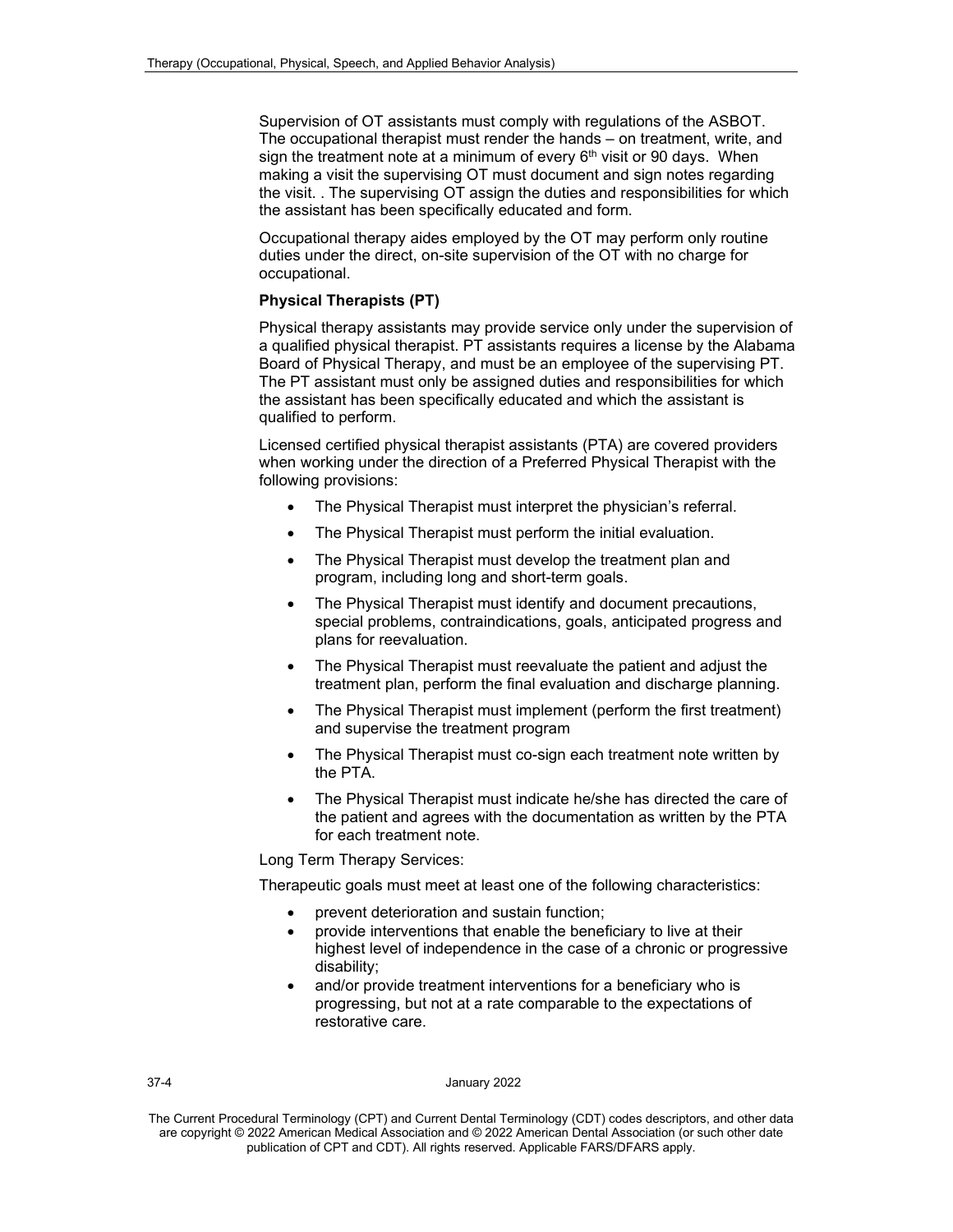Maintenance Services:

• A repetitive service that does not require the knowledge or expertise of a qualified practitioner and that does not meet the therapy services. Maintenance services begin with the achievement of the therapeutic goals of a treatment plan or when no additional medical benefit is apparent or expected.

### **The Physical Therapist must render the hands-on treatment, write and sign the treatment note at a minimum of every sixth visit.**

According to practice guidelines and state/federal law, written orders must include the date and signature of the provider, the service(s) ordered and the recipient's name. The EPSDT referral form is the physicians' order when meeting these guidelines.

### **NOTE:**

To determine if a procedure code requires prior authorization, use the Automated Voice Response System (AVRS).

### **Applied Behavior Analysts (ABA Therapists)**

Behavior Analyst services-must be provided by or under the direct supervision of a qualified behavior analyst, psychologist, or psychiatrist. Services are limited to those procedure codes identified in Section 37.5.3, Procedure Codes and Modifiers.

Applied Behavior Analysis services are covered when provided by a Licensed Behavior Analyst (BCBA), a Licensed Assistant Behavior Analyst (BCaBA) under the supervision of a BCBA, or by an unlicensed Registered Behavior Technician (RBT) under the supervision of a BCBA or BCaBA within the scope of their practice as defined by state law. Providers must follow the current Behavior Analyst Certification Board® credentialing requirements. The BCBA and BCaBA must in good standing with the State of Alabama.

BCaBAs and RBTs must be employed by a BCBA and the BCBA assumes professional responsibility for the services provided by an unlicensed RBT or a BCaBA. Claims must be submitted by the BCBA. The BCBA and BCaBA must document supervision and direct observation according to the current requirements of the Behavior Analyst Certification Board® for clinical services provided by a BCaBA or RBT.

### **Locum Tenens and Substitute Physical/Occupational Therapist Under Reciprocal Billing Arrangements**

January 2022 37-5 It is common practice for physical/occupational therapists to retain substitute physical/occupational therapists to take over their professional practices when the regular physical/occupational therapists are absent for reasons such as illness, pregnancy, vacation, or continuing medical education, and for the regular physical therapist to bill and receive payment for the substitute physical/occupational therapists services as though he/she performed them. The substitute physical/occupational therapist generally has no practice of his/her own and moves from area to area as needed. The regular physical/occupational therapist generally pays the substitute physical/occupational therapist a fixed amount per diem, with the substitute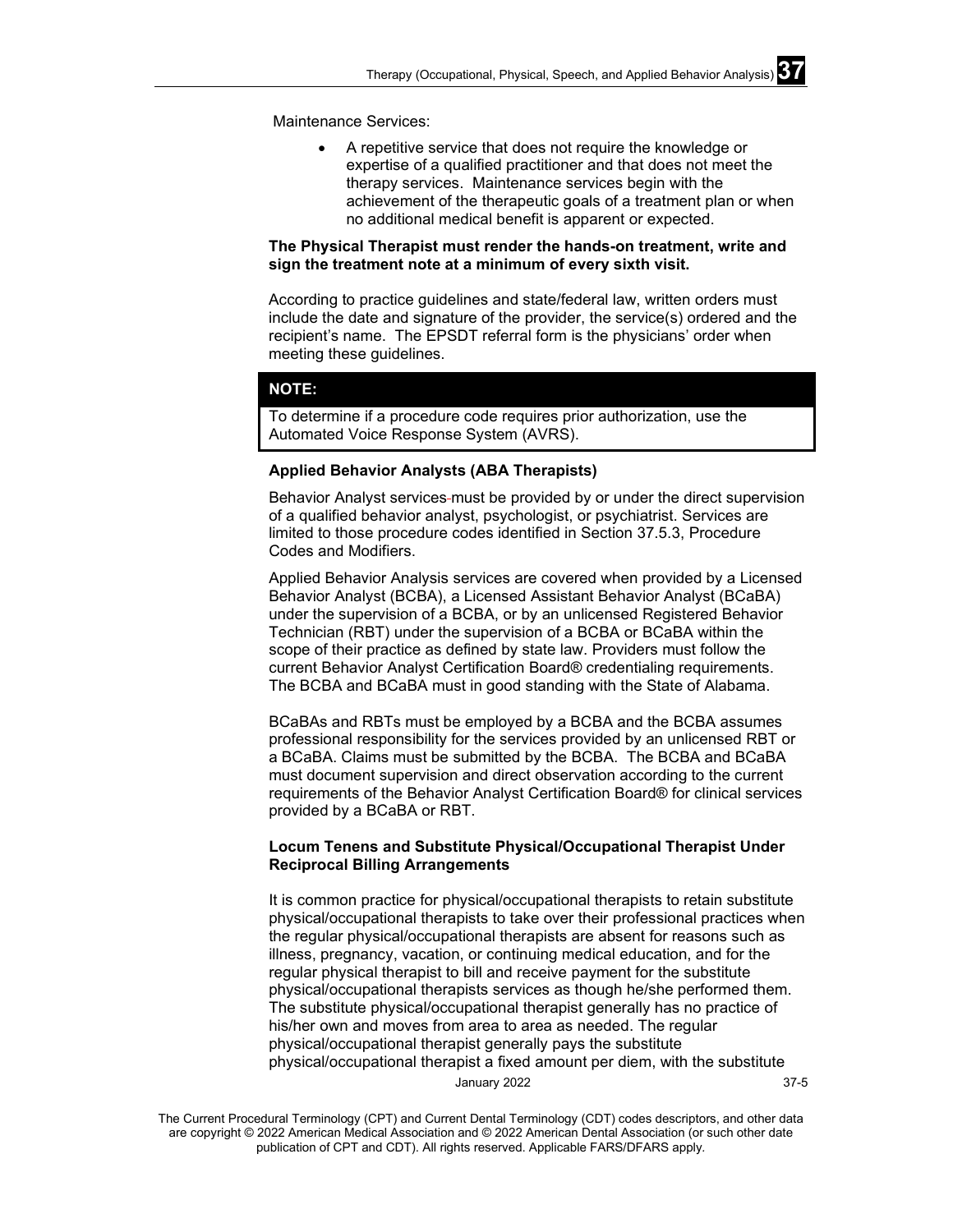physical/occupational therapist having the status of an independent contractor rather than of an employee. The substitute physical/occupational therapists are generally called "locum tenens" physical/occupational therapists.

Reimbursement may be made to a physical/occupational therapist submitting a claim for services furnished by another physical/occupational therapist in the event there is a reciprocal arrangement. The reciprocal arrangement may not exceed 14 days in the case of an informal arrangement. Effective for claims submitted on or after June 15, 2012, the reciprocal arrangement may not exceed 60 continuous days in the case of an arrangement involving per diem or other fee-for-time compensation. Providers participating in a reciprocal arrangement must be enrolled with the Alabama Medicaid Agency. The regular physical/occupational therapist should keep a record on file of each service provided by the substitute physical/occupational therapist and make this record available to Medicaid upon request. Claims will be subject to post-payment review.

# **37.3 Prior Authorization and Referral Requirements**

Physical, Occupations, and Speech service procedure codes generally do not require prior authorization. Any service that is warranted outside of these codes must have prior authorization. Refer to Chapter 4, Obtaining Prior Authorization, for general guidelines.

Behavior Analysis service procedure codes require prior authorization. Refer to Chapter 4, Obtaining Prior Authorization, for general guidelines.

When filing claims for recipients enrolled in the ACHN Program, refer to Chapter 40 - ACHN to determine whether your services require a referral from the Primary Care Physician (PCP). If the EPSDT screening provider wants to render treatment services himself, the provider completes a self-referral.

After receiving a screening referral form, Medicaid providers may seek reimbursement for medically necessary services to treat or improve the defects, illnesses, or conditions identified on the referral form. The consulting provider completes the corresponding portion of this form and returns a copy to the screening provider. If services or treatment from additional providers is indicated, a copy of the referral form must be sent to those providers for their medical records. A completed Referral for Services Form must be present in the patient's medical record that identifies the treated conditions referred as the result of an EPSDT screening or payments for these services will be recouped. The referral form must be appropriately completed by the screening physician including the screening date that the problem was identified and the reason for the referral.

Signature Requirement for Referrals: Effective May 16, 2012: For hard copy referrals, the printed, typed, or stamped name of the primary care physician with an original signature of the physician or designee (physician or non-physician practitioner) is required. **Stamped or copied signatures will not be accepted**. For electronic referrals, provider certification is made via standardized electronic signature protocol.

#### 37-6 January 2022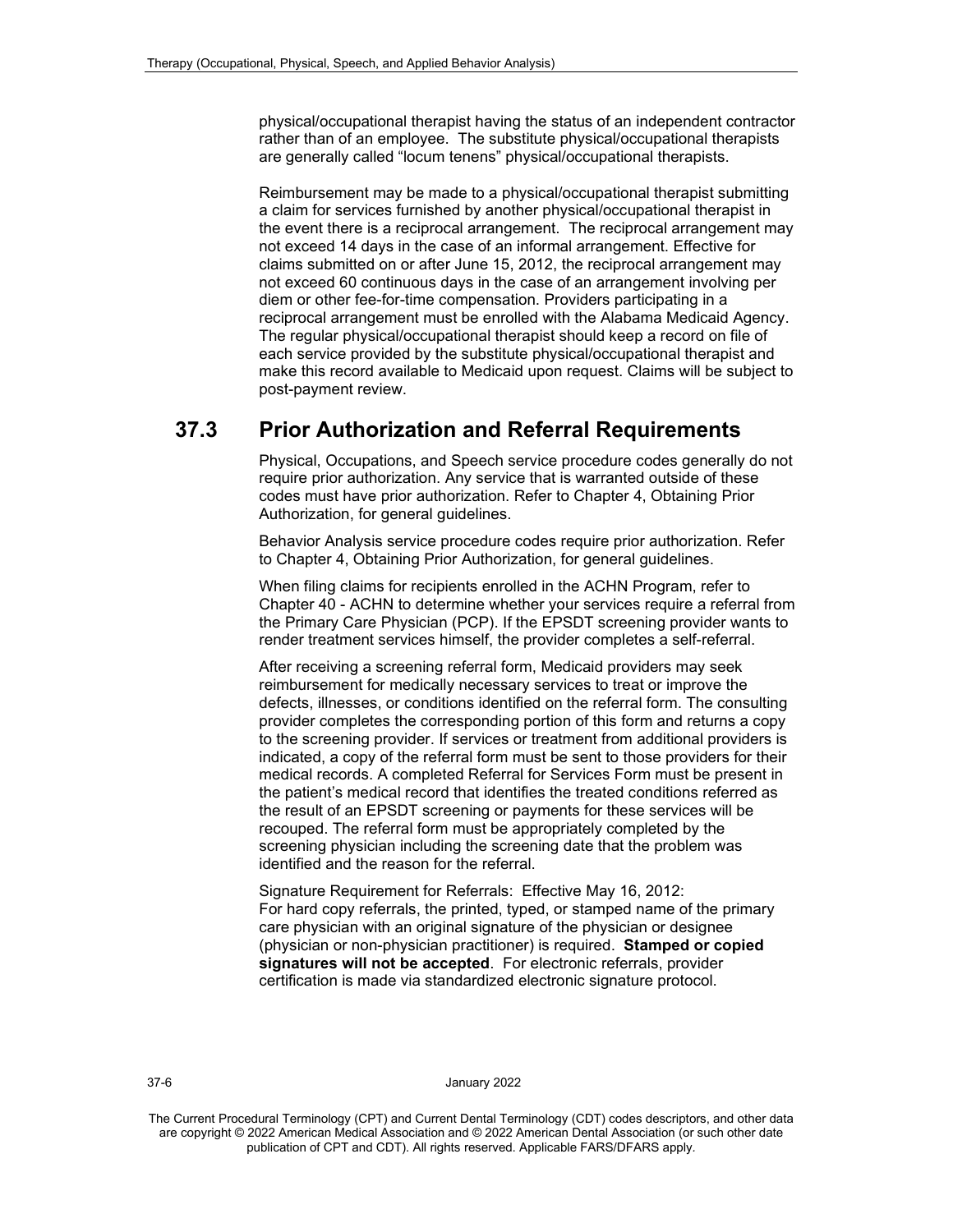All orders must be written according to practice guidelines and state/federal law and must include the date and signature of the provider, the service(s) ordered and the recipient's name. The EPSDT referral form may be considered as the physicians' order if these guidelines are met.

# **37.4 Cost Sharing (Copayment)**

Copayment does not apply to therapy services.

# **37.5 Completing the Claim Form**

To enhance the effectiveness and efficiency of Medicaid processing, providers should bill Medicaid claims electronically.

Therapy providers who bill Medicaid claims electronically receive the following benefits:

- Quicker claim processing turnaround
- Immediate claim correction
- Enhanced online adjustment functions
- Improved access to eligibility information

Refer to Appendix B, Electronic Media Claims Guidelines, for more information about electronic filing.

### **NOTE:**

Therapy services are billed using the CMS-1500 claim form. Medicare-related claims must be filed using the Medical Medicaid/Medicare-related Claim Form.

This section describes program-specific claims information. Refer to Chapter 5, Filing Claims, for general claims filing information and instructions.

### *37.5.1 Time Limit for Filing Claims*

Medicaid requires all claims for therapy services to be filed within one year of the date of service. Refer to Chapter 5, Filing Limits, for more information regarding timely filing limits and exceptions.

### *37.5.2 Diagnosis Codes*

The *International Classification of Diseases - 10th Revision - Clinical Modification* (ICD-10-CM) manual lists required diagnosis codes. These manuals may be obtained by contacting the American Medical Association, P. O. Box 930876 Atlanta, GA 31193-0873 or 1-800-621-8335. American Medical Association, AMA Plaza 330 North Wabash Ave, Suite 39300 Chicago, IL 60611-5885, or 1-800-621-8335.

### **NOTE:**

ICD-10 codes should be used for claims submitted with dates of service on/after 10/01/2015.

#### January 2022 37-7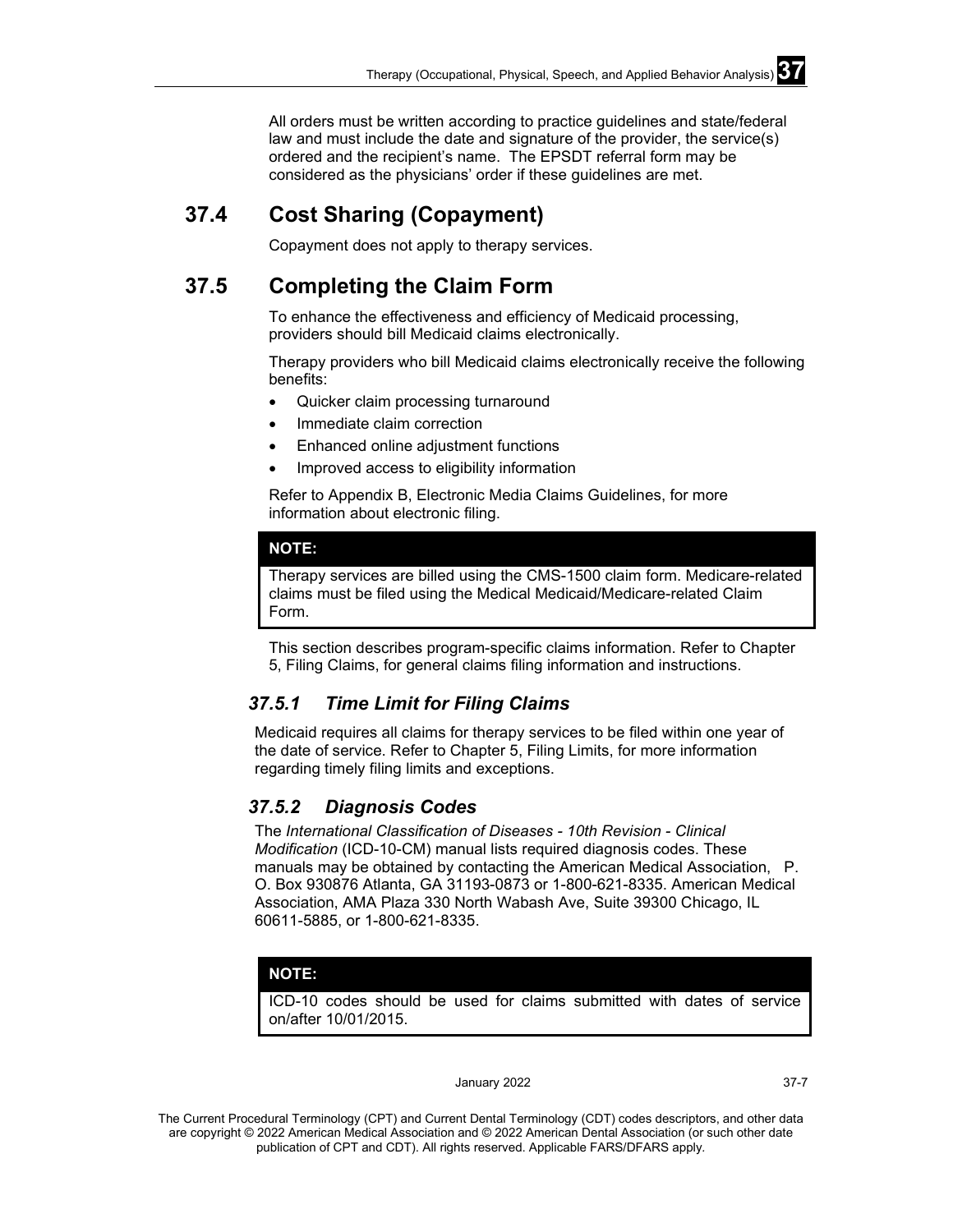### **NOTE:**

ICD-10 diagnosis codes must be listed to the highest number of digits possible (3, 4, or 5 digits). Do not use decimal points in the diagnosis code field.

### *37.5.3 Procedure Codes and Modifiers*

Medicaid uses the Healthcare Common Procedure Coding System (HCPCS). HCPCS is composed of the following:

- American Medical Association's Current Procedural Terminology (CPT)
- Nationally assigned codes developed for Medicare
- Locally assigned codes issued by Medicaid. Effective for dates of service on or after 01/01/2004, use national codes.

The CPT manual lists most procedure codes required by Medicaid. This manual may be obtained by contacting the Order Department, American Medical Association, 515 North State Street, Chicago, IL 60610-9986. The (837) Professional electronic claim and the paper claim have been modified to accept up to four Procedure Code Modifiers.

### **Speech Therapy**

Speech Therapy focuses on receptive language, or the ability to understand words spoken to you, and expressive language, or the ability to use words to express yourself. It also deals with the mechanics of producing words, such as articulation, pitch, fluency, and volume. Identifying those with communicative or oropharyngeal disorders and delays in the development of communication skills, including the diagnosis and appraisal of specific disorders and delays in those skills.

Speech Therapy is covered only when service is rendered to a recipient as a result of an identified condition(s) noted during the EPSDT Screening exam or to QMB recipient. In order for the service to be covered the diagnosis must be speech related, such as stroke (CVA) or partial laryngectomy. In order to be a covered benefit, speech therapy must be ordered by a physician and perform in an office location. Speech therapy performed in an inpatient or outpatient hospital setting, or in a nursing home is a covered benefit, but is considered covered as part of the reimbursement made to the facility and should not be billed by the physician. Speech therapy is not covered by Medicaid unless actually performed by a practitioner in person.

Use revenue codes 44x when billing speech therapy. Speech therapy providers are limited to the procedure codes listed below:

| <b>Procedure</b><br>Code | <b>Description</b>                                                                                | Requires a<br><b>Prior</b><br><b>Authorization</b> |
|--------------------------|---------------------------------------------------------------------------------------------------|----------------------------------------------------|
| 92521                    | Evaluation of speech therapy                                                                      | No                                                 |
| 92522                    | Evaluation of speech sound production                                                             | No                                                 |
| 92523                    | Evaluation of speech sound production with evaluation of<br>language comprehension and expression | No                                                 |
| 92524                    | Behavioral and qualitative analysis of voice and resonance                                        | No                                                 |

| I<br>٠<br>I<br>×<br>۰.<br>۰.<br>× |  |
|-----------------------------------|--|
|-----------------------------------|--|

January 2022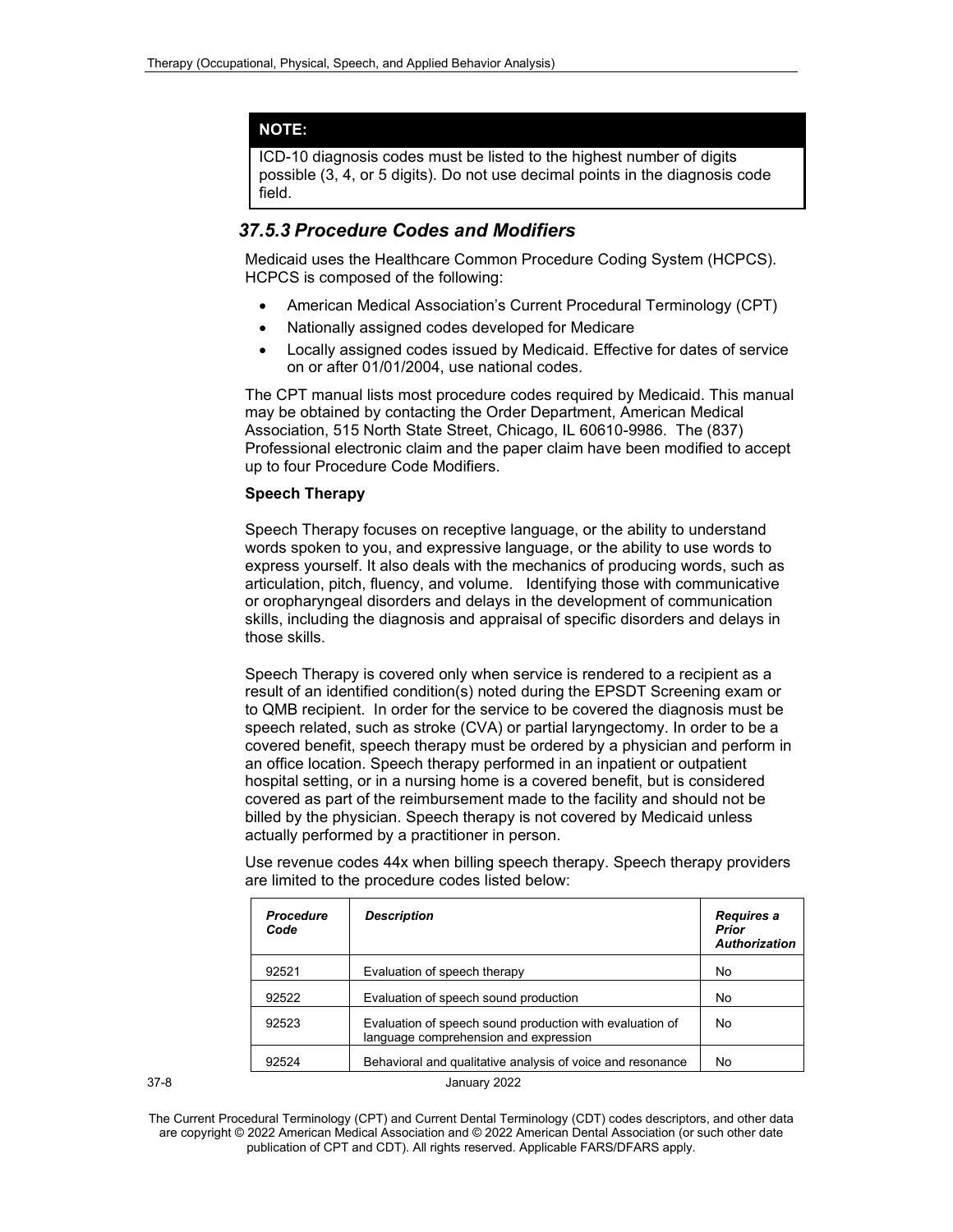| <b>Procedure</b><br>Code | <b>Description</b>                                                                                                                                                                                                                 | Requires a<br>Prior<br><b>Authorization</b> |
|--------------------------|------------------------------------------------------------------------------------------------------------------------------------------------------------------------------------------------------------------------------------|---------------------------------------------|
| 92526                    | Treatment of swallowing and/ or oral feeding function                                                                                                                                                                              | No                                          |
| 92507                    | Treatment of speech, language, voice, communication,<br>and/or auditory processing disorder; individual                                                                                                                            | No                                          |
| 92508                    | Group, two or more individuals                                                                                                                                                                                                     | No                                          |
| 92607                    | Evaluation for prescription for speech-generating<br>augmentative and alternative communication device, face-<br>to-face with the patient; first hour                                                                              | <b>No</b>                                   |
| 92608                    | Evaluation for prescription for speech-generating<br>augmentative and alternative communication device, face-<br>to-face with the patient; each additional 30 minutes                                                              | No.                                         |
| 92610                    | Evaluation of swallowing function                                                                                                                                                                                                  | No.                                         |
| 96125                    | Standardized cognitive performance testing (eg, Ross<br>Information Processing Assessment) per hour, both face-<br>to-face time administering tests to the patient and time<br>interpreting test results and preparing the report. | No                                          |
| 97532                    | Development of cognitive skills to improve attention,<br>memory, or problem solving, each 15 minutes                                                                                                                               | No                                          |

### **Physical Therapy**

Physical therapy services address the promotion of sensorimotor function through enhancement of musculoskeletal status, neurobehavioral organization, perceptual and motor development, cardiopulmonary status and effective environmental adaptation. This is covered based on medical necessity.

Key service functions include the following:

- Screening, evaluation and assessment to identify movement dysfunction
- Obtaining, interpreting and integrating information appropriate to program planning to prevent, alleviate or compensate for movement dysfunction and related functional problems
- Providing individual and group services or treatment to prevent, alleviate or compensate for movement dysfunction and related functional problems
- Providing developmental and functionally appropriate services

Records are subject to retrospective review. Physical therapy records must state the treatment plan and must meet *established* medical *criteria's*. Physical therapy is subject to the following criteria:

• Physical therapy is covered in an outpatient setting for acute conditions only. An acute condition is a new diagnosis that was made within three months of the beginning date of the physical therapy treatments.

### January 2022 37-9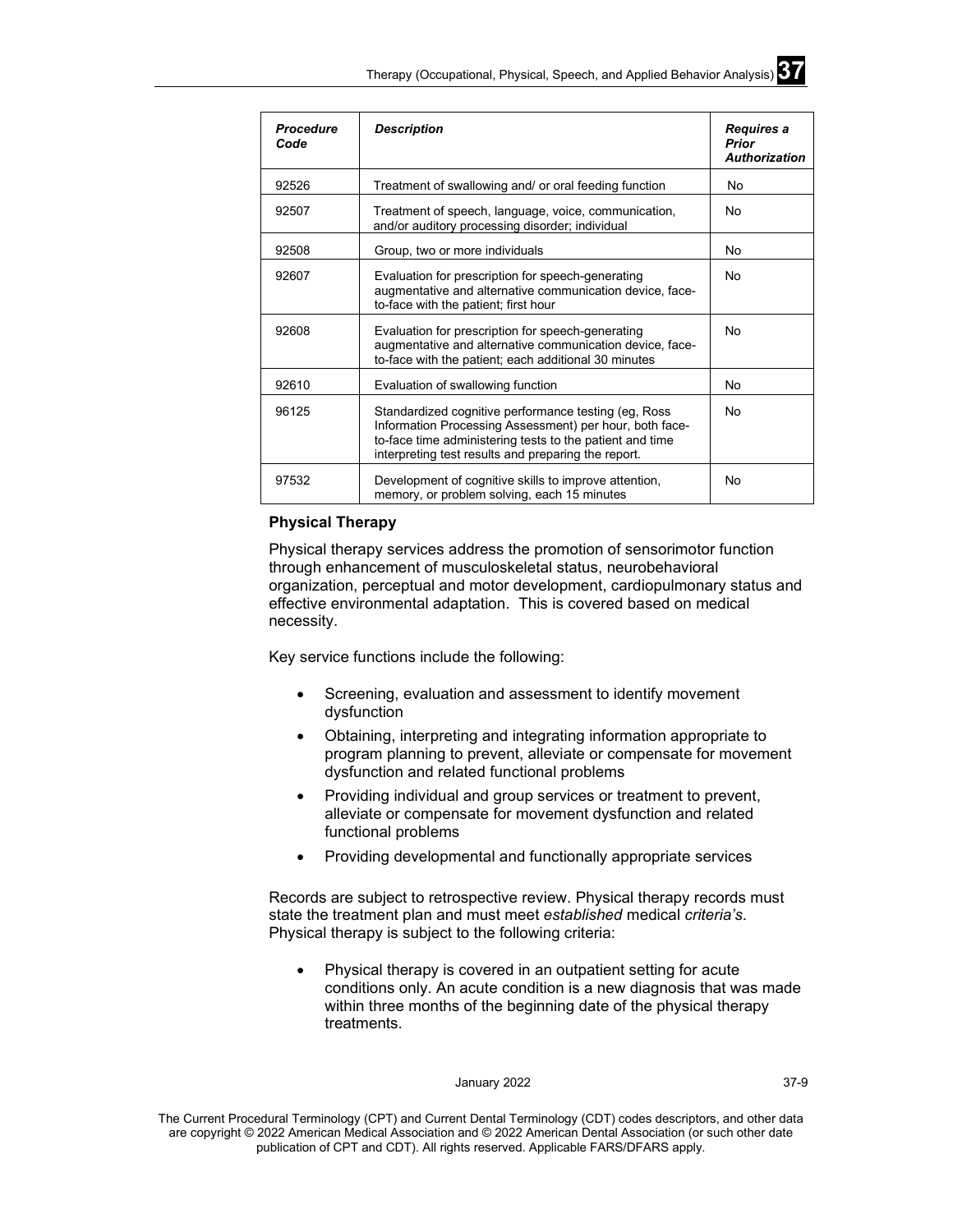• Chronic conditions are not covered except for acute exacerbations or as a result of an EPSDT screening. A chronic condition is a condition that was diagnosed more than three months before the beginning date of the physical therapy treatments. An acute exacerbation is defined as the sudden worsening of the patient's clinical condition, both objectively and subjectively, where physical therapy is expected to improve the patient's clinical condition.

If the medical criteria are not met or the treatment plan is not documented in the medical record, Medicaid may recoup payment.

Physical Therapy is not covered when provided in a physician's office. Physical therapy is covered only when prescribed by a physician. Physical therapy providers are limited to the procedure codes and max units listed below. These procedure codes cannot be span billed and must be submitted for each date of service provided. Documentation by therapist in medical record must support number of units billed on claim.

| <b>Procedure</b><br>Code | <b>Physical Therapy</b>                                                                                                  | See<br><b>Note</b> | Max<br><b>Units Per</b><br>Day | <b>Requires Prior</b><br><b>Authorization</b> |
|--------------------------|--------------------------------------------------------------------------------------------------------------------------|--------------------|--------------------------------|-----------------------------------------------|
| 95851                    | ROM measurements and report<br>(separate procedure); each extremity<br>(excluding hand) or each trunk<br>section (spine) |                    | 10                             | <b>No</b>                                     |
| 95852                    | ROM measurements and report<br>(separate procedure); hand, with or<br>without comparison with normal side                |                    | 1                              | <b>No</b>                                     |
| 97161                    | Evaluation of physical therapy, low<br>complexity, typically 20 minutes                                                  |                    | 1                              | No                                            |
| 97162                    | Evaluation of physical therapy,<br>moderate complexity, typically 30<br>minutes                                          |                    | 1                              | <b>No</b>                                     |
| 97163                    | Evaluation of physical therapy, high<br>complexity, typically 45 minutes                                                 |                    | 1                              | No                                            |
| 97164                    | Re-evaluation of physical therapy,<br>typically 20 minutes                                                               |                    | 1                              | No                                            |
| 97010                    | Application of a modality to one or<br>more areas; hot or cold packs                                                     | 3, 5               | 1                              | No                                            |
| 97012                    | Traction, mechanical                                                                                                     | 5                  | 1                              | No                                            |
| 97014                    | Electrical stimulation, unattended                                                                                       | $\overline{2}$     | 4                              | No                                            |
| 97016                    | Vasopneumatic device                                                                                                     | 5                  | 1                              | No                                            |
| 97018                    | Paraffin bath                                                                                                            | 3, 5               | 1                              | <b>No</b>                                     |
| 97022                    | Whirlpool                                                                                                                | 3                  | 1                              | No                                            |
| 97024                    | Diathermy                                                                                                                | 5                  | 1                              | No                                            |
| 97026                    | Infrared                                                                                                                 | 5                  | $\mathbf{1}$                   | No                                            |
| 97028                    | <b>Ultraviolet</b>                                                                                                       |                    | 1                              | No                                            |
| 97032                    | Application of a modality to one or<br>more areas; electrical stimulation<br>(manual), each 15 minutes                   | 3                  | 4                              | No                                            |

37-10 January 2022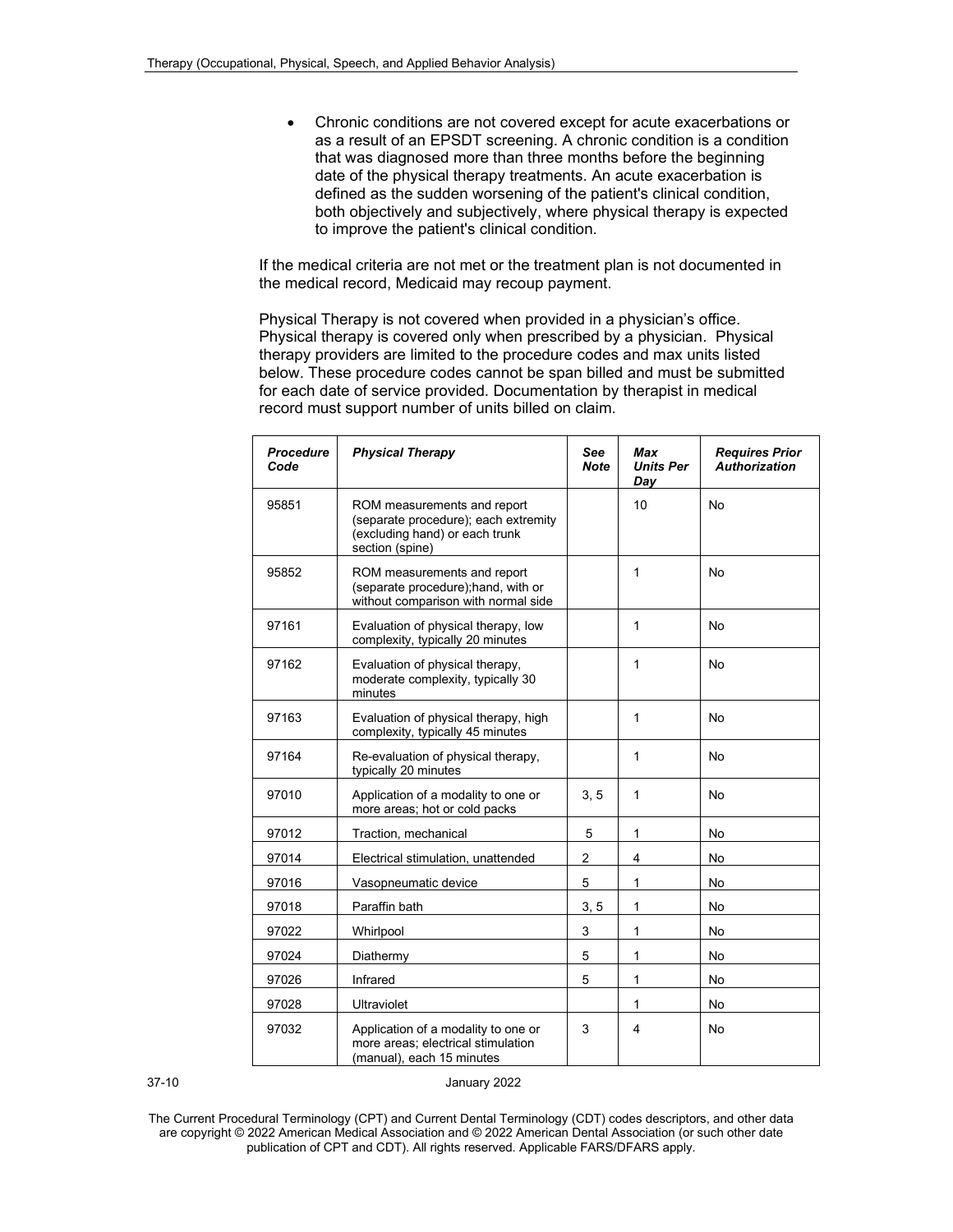

| <b>Procedure</b><br>Code | <b>Physical Therapy</b>                                                                                                                                                                                                                                             | See<br>Note | Max<br><b>Units Per</b><br>Day | <b>Requires Prior</b><br><b>Authorization</b> |
|--------------------------|---------------------------------------------------------------------------------------------------------------------------------------------------------------------------------------------------------------------------------------------------------------------|-------------|--------------------------------|-----------------------------------------------|
| 97034                    | Contrast baths, each 15 minutes                                                                                                                                                                                                                                     | 3           | 4                              | No                                            |
| 97035                    | Ultrasound, each 15 minutes                                                                                                                                                                                                                                         | 3           | 4                              | No                                            |
| 97036                    | Hubbard tank, each 15 minutes                                                                                                                                                                                                                                       | 3           | 4                              | No                                            |
| 97110                    | Therapeutic procedure, one or more<br>areas, each 15 minutes; therapeutic<br>exercises to develop strength and<br>endurance, ROM and flexibility                                                                                                                    | 3, 5        | 4                              | No                                            |
| 97112                    | Neuromuscular reeducation of<br>movement, balance, coordination,<br>kinesthetic sense, posture, and<br>proprioception                                                                                                                                               | 3, 5        | 1                              | No                                            |
| 97113                    | Aquatic therapy with therapeutic<br>exercises                                                                                                                                                                                                                       | 5           | 1                              | No                                            |
| 97116                    | Gait training (includes stair climbing)                                                                                                                                                                                                                             | 5           | 1                              | No                                            |
| 97124                    | Massage, including effleurage,<br>petrissage and/or tapotement<br>(stroking, compression, percussion).                                                                                                                                                              | 3, 5        | 1                              | No                                            |
| 97140                    | Manual therapy techniques (e.g.,<br>mobilization/manipulation, manual<br>lymphatic drainage, manual traction),<br>one or more regions, each 15<br>minutes                                                                                                           | 5           | 1                              | No                                            |
| 97150                    | Therapeutic procedure(s), group (2<br>or more individuals)                                                                                                                                                                                                          | 5           | 1                              | No                                            |
| 97530                    | Therapeutic activities, direct (one on<br>one) patient contact by the provider,<br>(use of dynamic activities to improve<br>functional performance), each 15<br>minutes                                                                                             | 3, 5        | 4                              | No                                            |
| 97533                    | Sensory integrative techniques to<br>enhance sensory processing and<br>promote adaptive responses to<br>environmental demands, direct (one<br>on one) patient contact by the<br>provider, each 15 minutes                                                           |             | 4                              | No                                            |
| 97535                    | Self-care/home management training<br>(e.g., activities of daily living (ADL)<br>and compensatory training, meal<br>preparation, safety procedures, and<br>instructions in use of adaptive<br>equipment), direct one on one<br>contact by provider each 15 minutes. | 3, 5        | 4                              | Yes                                           |
| 97542                    | Wheelchair management/propulsion<br>training, each 15 minutes                                                                                                                                                                                                       | 3, 5        | 4                              | No                                            |
| 97597                    | Removal of devitalized tissue                                                                                                                                                                                                                                       |             | 1                              | No                                            |
|                          | From wounds                                                                                                                                                                                                                                                         |             |                                |                                               |
| 97598                    | Removal of devitalized tissue                                                                                                                                                                                                                                       |             | 8                              | No                                            |
|                          | From wounds                                                                                                                                                                                                                                                         |             |                                |                                               |
| 97750                    | Physical performance test or<br>measurement, (e.g.,<br>January 2022                                                                                                                                                                                                 | 3           | $12 \overline{ }$              | No<br>37-11                                   |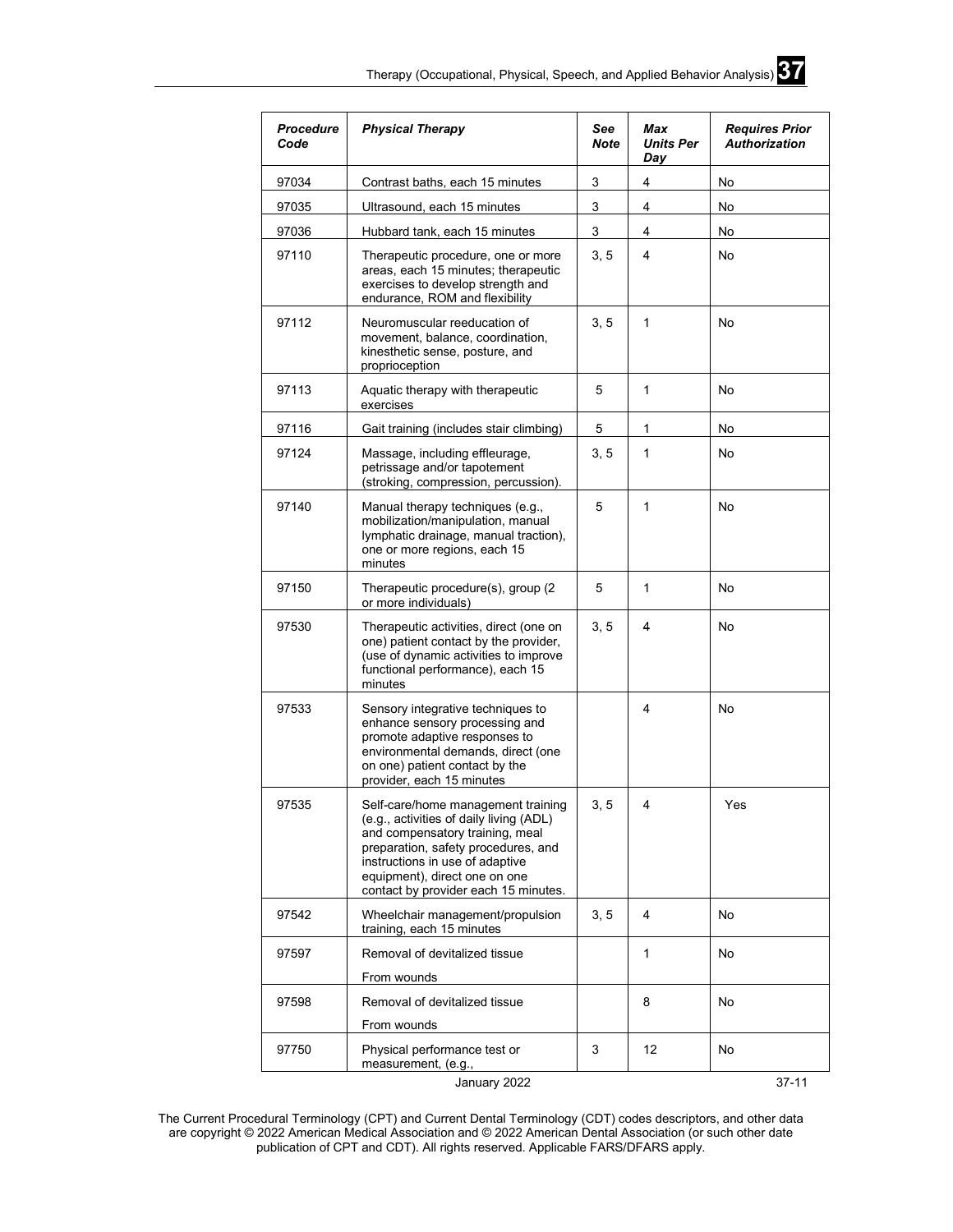| <b>Procedure</b><br>Code | <b>Physical Therapy</b>                                                                                                                                                                 | <b>See</b><br><b>Note</b> | Max<br><b>Units Per</b><br>Day | <b>Requires Prior</b><br><b>Authorization</b> |
|--------------------------|-----------------------------------------------------------------------------------------------------------------------------------------------------------------------------------------|---------------------------|--------------------------------|-----------------------------------------------|
|                          | musculoskeletal, functional capacity)<br>with written report, each 15 minutes                                                                                                           |                           |                                |                                               |
| 97760                    | Orthotic(s) management and training<br>(including assessment and fitting<br>when not otherwise reported), upper<br>$extremity(s)$ , lower extremity(s)<br>and/or trunk, each 15 minutes | 3, 4,<br>5                | 4                              | No                                            |
| 97761                    | Prosthetic training, upper and/or<br>lower extremity(s), each 15 minutes                                                                                                                | 3                         | 4                              | No                                            |
| 97762                    | Checkout for orthotic/prosthetic, use,<br>established patient, each 15 minutes                                                                                                          | 3                         | 4                              | No                                            |

### **NOTE:**

#### 1. Reserved

2. 97014 cannot be billed on same date of service as procedure code 20974, 20975 or 20982.

3. When a physical therapist and an occupational therapist perform the same procedure for the same recipient for the same day of service, the maximum units reimbursed by Medicaid will be the daily limit allowed for procedure, not the maximum units allowed for both providers.

4. 97760 should not be reported with 97116 for the same extremity.

5. Procedures 97010, 97012, 97016, 97018, 97024, 97026 (therapy procedures) must be billed with one of the following codes: 97014, 97020, 97110, 97112, 97113, 97116, 97124, 97140, 97150, 97530, 97535, or 97542 (therapeutic treatment).

### **Occupational Therapy**

Occupational Therapy is a service that addresses the functional needs related to adaptive development, adaptive behavior and sensory, motor and postural development. These services are designed to improve the functional ability to perform tasks in the home and community settings.

Occupational therapy procedure codes cannot be span billed and must be submitted for each date of service provided. Some codes may require attainment of prior authorization before services are rendered. Documentation by therapist in medical record must support number of units billed on claim. Use revenue code 43x when billing claims for occupational therapy.

Medicaid does not cover group occupational therapy. Covered occupational therapy services do not include recreational and leisure activities such as movies, bowling, or skating. Individual occupational therapy providers are limited to the following procedure codes:

#### 37-12 January 2022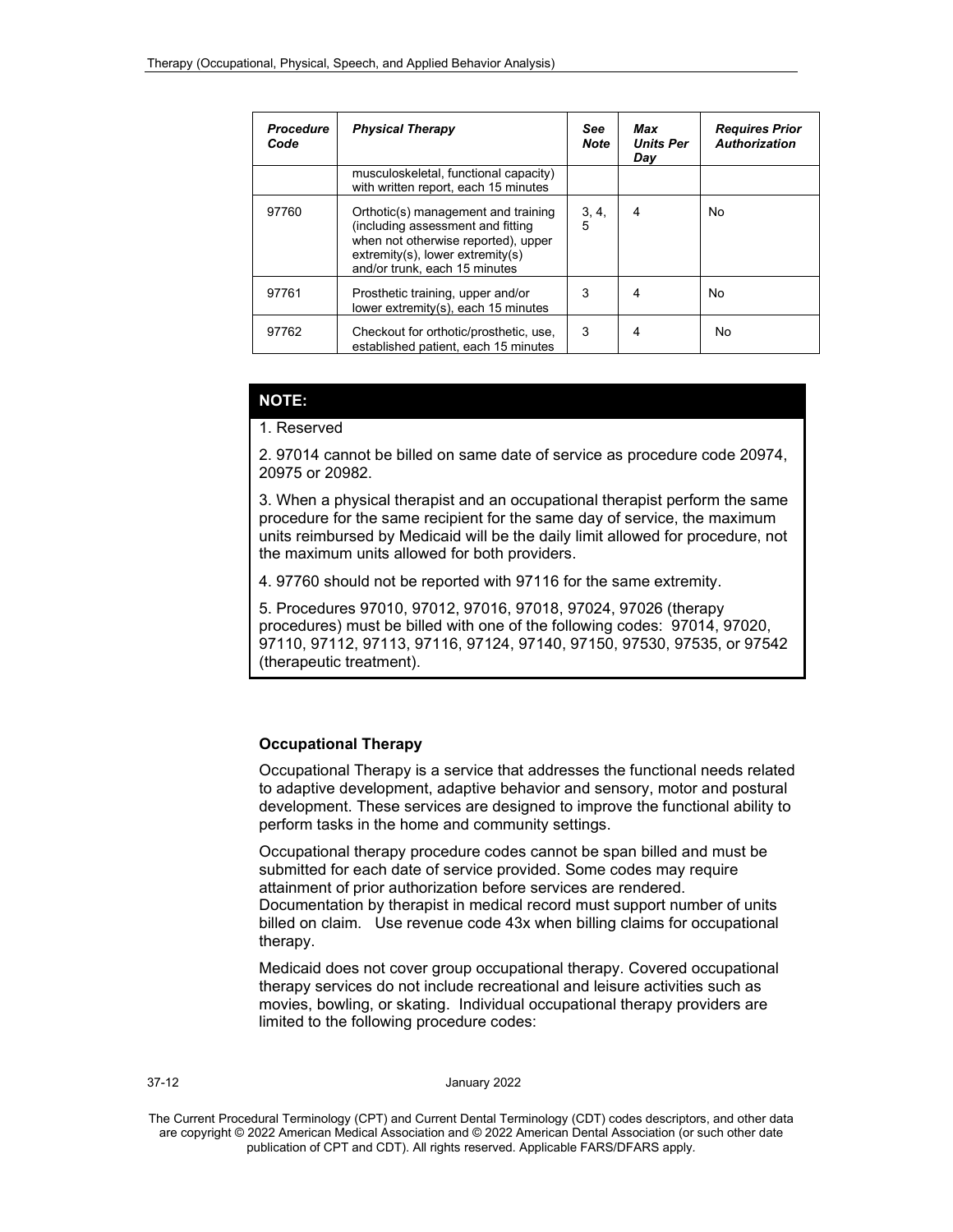

| Code  | <b>Description</b>                                                                                                                                                                                                                      | See<br><b>Note</b> | Max<br><b>Units Per</b><br>Day | <b>Requires Prior</b><br><b>Authorization</b> |
|-------|-----------------------------------------------------------------------------------------------------------------------------------------------------------------------------------------------------------------------------------------|--------------------|--------------------------------|-----------------------------------------------|
| 96125 | Standardized cognitive performance<br>testing (eg, Ross Information<br>Processing Assessment) per hour, both<br>face-to-face time administering tests to<br>the patient and time interpreting test<br>results and preparing the report. |                    | $\mathbf{1}$                   | No                                            |
| 97165 | Evaluation of occupational therapy, low<br>complexity, typically 30 minutes                                                                                                                                                             |                    | $\mathbf{1}$                   | No                                            |
| 97166 | Evaluation of occupational therapy,<br>moderate complexity, typically 45<br>minutes                                                                                                                                                     |                    | 1                              | No                                            |
| 97167 | Evaluation of occupational therapy<br>established plan of care, high<br>complexity, typically 60 minutes                                                                                                                                |                    | 1                              | No                                            |
| 97168 | Re-evaluation of occupational therapy<br>established plan of care, typically 30<br>minutes                                                                                                                                              |                    | $\mathbf{1}$                   | No                                            |
| 97010 | Application of a modality to one or more<br>areas; hot or cold packs                                                                                                                                                                    | 1, 3, 5            | 1                              | No                                            |
| 97018 | Paraffin bath                                                                                                                                                                                                                           | 1, 3, 5            | 1                              | No                                            |
| 97022 | Whirlpool                                                                                                                                                                                                                               | 3                  | 1                              | No                                            |
| 97032 | Application of a modality to one or more<br>areas; electrical stimulation (manual),<br>each 15 minutes                                                                                                                                  | 3                  | 4                              | No                                            |
| 97034 | Contrast baths, each 15 minutes                                                                                                                                                                                                         | 3                  | 4                              | No                                            |
| 97035 | Ultrasound, each 15 minutes                                                                                                                                                                                                             | 3                  | 4                              | No                                            |
| 97036 | Hubbard tank, each 15 minutes                                                                                                                                                                                                           | 3                  | 4                              | No                                            |
| 97110 | Therapeutic procedure, one or more<br>areas, each 15 minutes; therapeutic<br>exercises to develop strength and<br>endurance, range of motion and<br>flexibility                                                                         | 3, 5               | 4                              | No                                            |
| 97112 | Neuromuscular reeducation of<br>movement, balance, coordination,<br>kinesthetic sense posture, and<br>proprioception                                                                                                                    | 3, 5               | 1                              | No                                            |
| 97124 | Massage, including effleurage,<br>petrissage, and/or tapotement (stroking,<br>compression, percussion)                                                                                                                                  | 3, 5               | $\mathbf{1}$                   | No                                            |
| 97530 | Therapeutic activities, direct (one on<br>one) patient contact by the provider,<br>(use of dynamic activities to improve<br>functional performance), each 15<br>minutes                                                                 | 3, 5               | 4                              | No                                            |
| 97532 | Development of cognitive skills to<br>improve attention, memory, or problem<br>solving, each 15 minutes                                                                                                                                 |                    |                                | No                                            |
| 97533 | Sensory technique to enhance<br>processing and adaptation to<br>environmental demands, each 15                                                                                                                                          |                    | 4                              | No                                            |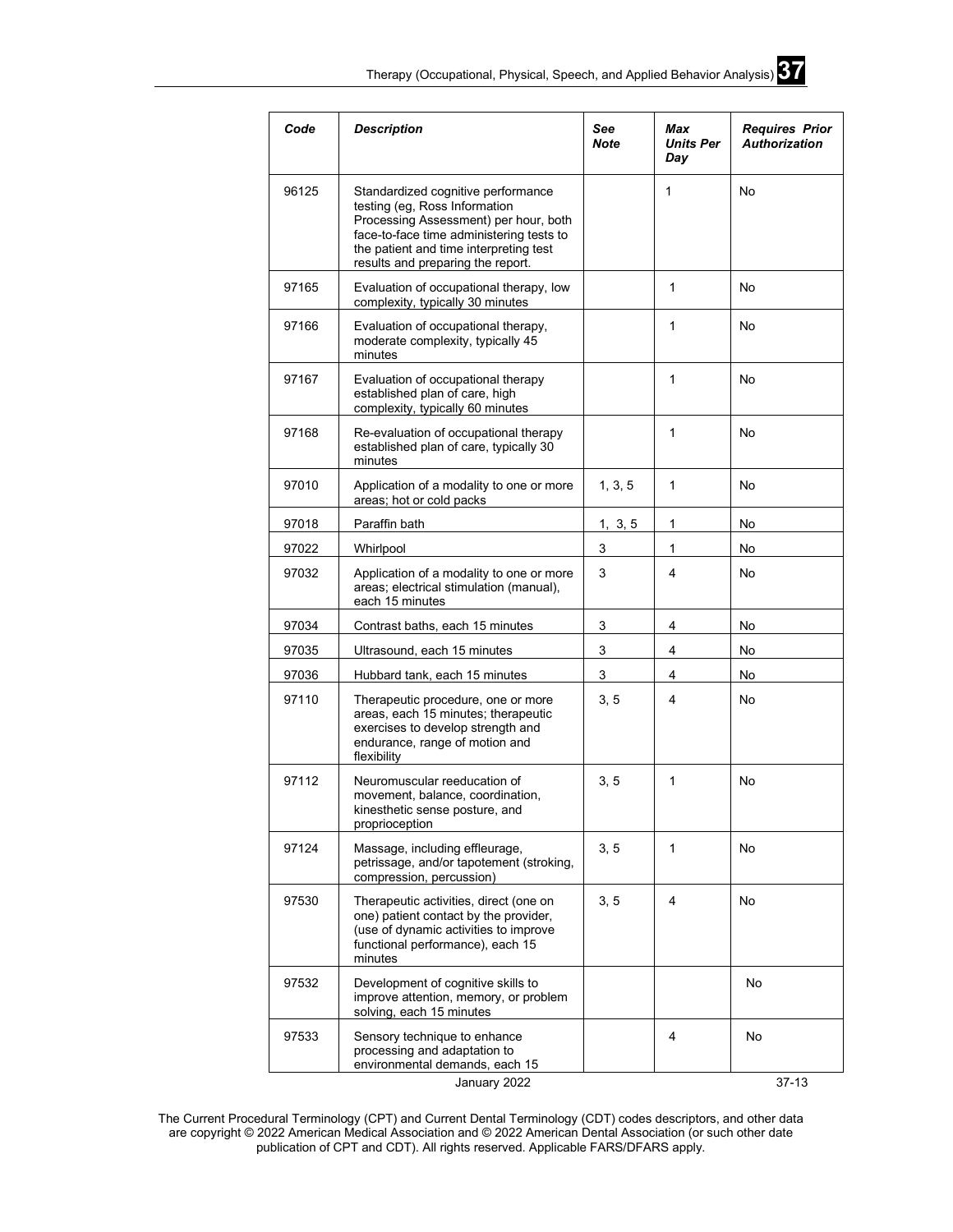| Code  | <b>Description</b>                                                                                                                                                                                                                                                    | See<br><b>Note</b> | Max<br><b>Units Per</b><br>Day | <b>Requires Prior</b><br><b>Authorization</b> |
|-------|-----------------------------------------------------------------------------------------------------------------------------------------------------------------------------------------------------------------------------------------------------------------------|--------------------|--------------------------------|-----------------------------------------------|
|       | minutes                                                                                                                                                                                                                                                               |                    |                                |                                               |
| 97535 | Self-care / home management training<br>(e.g., activities of daily living (ADL) and<br>compensatory training, meal<br>preparation, safety procedures, and<br>instructions in use of adaptive<br>equipment) direct one on one contact<br>by provider, each 15 minutes. | 3, 5               | $\overline{4}$                 | Yes                                           |
| 97542 | Wheelchair management /propulsion<br>training, each 15 minutes                                                                                                                                                                                                        | 3, 5               | 4                              | No                                            |
| 97597 | Removal of devitalized tissue from<br>wounds                                                                                                                                                                                                                          |                    | 1                              | <b>No</b>                                     |
| 97598 | Removal of devitalized tissue from<br>wounds                                                                                                                                                                                                                          |                    | 8                              | <b>No</b>                                     |
| 97750 | Physical performance test or<br>measurement (e.g., musculoskeletal,<br>functional capacity) with written report,<br>each 15 minutes                                                                                                                                   | 3                  | 12                             | No                                            |
| 97760 | Orthotic(s) management and training<br>(including assessment and fitting when<br>not otherwise reported), upper<br>extremity(s), lower extremity(s) and/or<br>trunk, each 15 minutes                                                                                  | 3                  | 4                              | No                                            |
| 97761 | Prosthetic training, upper and/or lower<br>extremity(s), each 15 minutes                                                                                                                                                                                              | 3                  | 4                              | No                                            |
| 97762 | Checkout for orthotic/prosthetic, use,<br>established patient, each 15 minutes                                                                                                                                                                                        | 3                  | $\overline{4}$                 | <b>No</b>                                     |

### **Applied Behavior Analysis (ABA) Therapy**

ABA therapy is the behavioral treatment approach most commonly used with children with Autism Spectrum Disorder (AS).

Techniques based on ABA include:

- Discrete Trial Training, Incidental Teaching, Pivotal Response Training, and Verbal Behavioral Intervention
- Structured environment, predictable routines, individualized treatment, transition and aftercare planning, and significant family involvement
- Attempts to increase skills related to behavioral deficits and reduce behavioral excesses including eliminating barriers to learning
- Behavior deficits may occur in the areas of communication, social and adaptive skills, but are possible in other areas as well.
	- o Examples of deficits may include: a lack of expressive language, inability to request items or actions, limited eye contact with others, and inability to engage in age-appropriate self-help skills such as tooth brushing or dressing.
	- o Examples of behavioral excesses may include, but are not limited to: physical aggression, property destruction, elopement, self-stimulatory behavior, self-injurious behavior, and vocal stereotypy.

37-14 January 2022

The Current Procedural Terminology (CPT) and Current Dental Terminology (CDT) codes descriptors, and other data are copyright © 2022 American Medical Association and © 2022 American Dental Association (or such other date publication of CPT and CDT). All rights reserved. Applicable FARS/DFARS apply*.*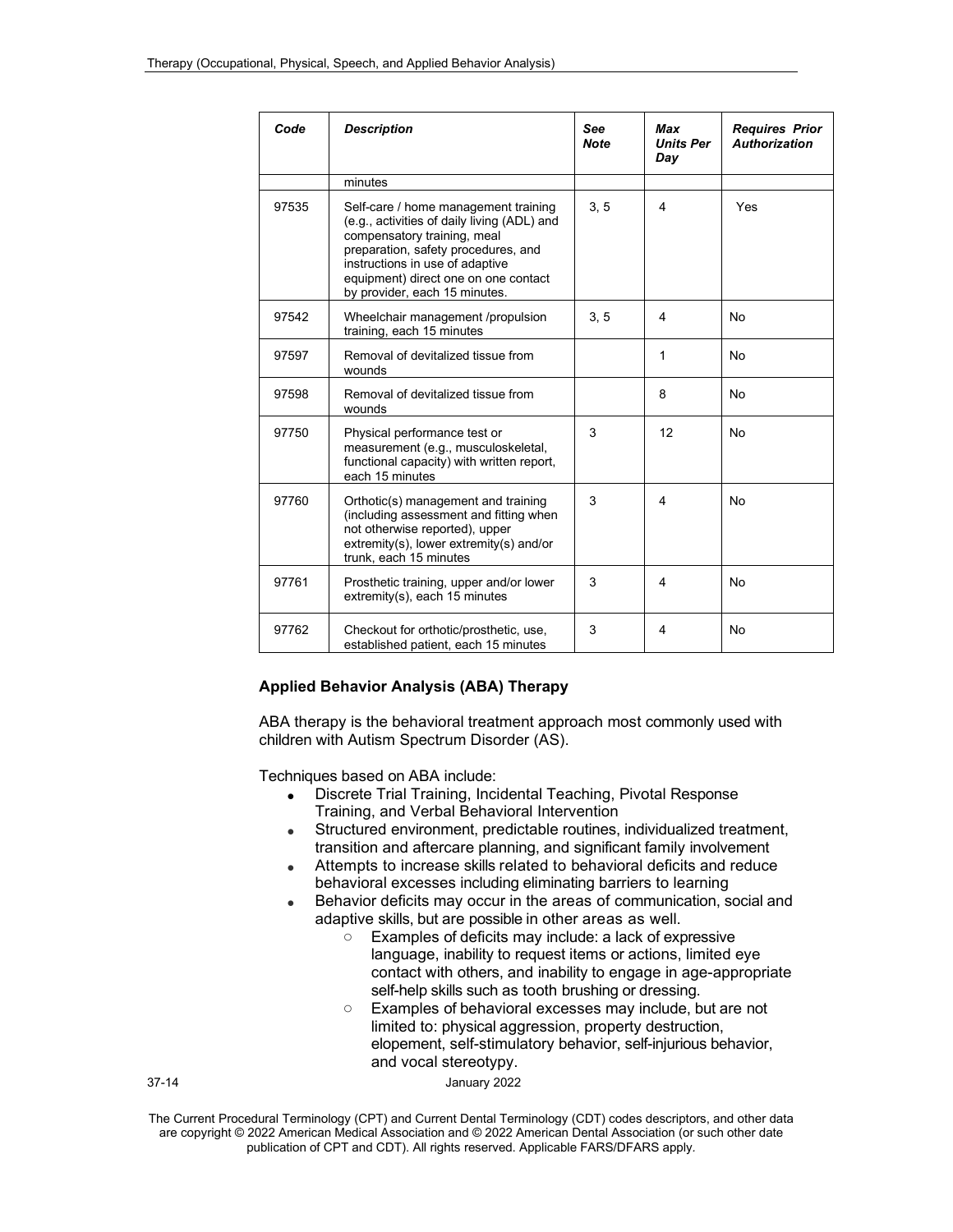Applied behavior analysis therapy is a service that may be used for children diagnosed with F84.0 Autistic Disorder, F84.3 Other Childhood Disintegrative Disorders, F84.5 Asperger's, F84.8 Other Pervasive Developmental Disorders, F84.9 Pervasive Developmental Disorder Unspecified.

Applied behavior therapy procedure codes cannot be span billed and must be submitted for each date of service provided. Most codes require attainment of prior authorization before services are rendered. Documentation by the therapist in the medical record must support the number of units billed on claim. An ABA Therapy Behavior Assessment Form is required as part of the support documentation for the prior authorization request. This form can be accessed by visiting the following link on the Medicaid website: [http://www.medicaid.alabama.gov/content/4.0\\_Programs/4.2\\_Medical\\_Servic](http://www.medicaid.alabama.gov/content/4.0_Programs/4.2_Medical_Services/4.2.3_EPSDT.aspx) [es/4.2.3\\_EPSDT.aspx](http://www.medicaid.alabama.gov/content/4.0_Programs/4.2_Medical_Services/4.2.3_EPSDT.aspx) .

Individual behavior therapy providers are limited to the following procedure codes:

| Code  | <b>Description</b>                             | <b>Requires Prior</b><br><b>Authorization</b> |
|-------|------------------------------------------------|-----------------------------------------------|
| 97151 | <b>Behavior Identification</b><br>Assessment   | No                                            |
| 97152 | Observational F/U assessment                   | Yes                                           |
| 0362T | Exposure Behavioral F/U<br>assessment          | Yes                                           |
| 97153 | <b>Adaptive Behavior Tx</b>                    | Yes                                           |
| 97154 | Group Adaptive Behavior Tx                     | Yes                                           |
| 97158 | Social Skills Group                            | Yes                                           |
| 0373T | <b>Exposure Adaptive Behavior Tx</b>           | Yes                                           |
| 97155 | <b>Adaptive Behav Modification</b>             | Yes                                           |
| 97156 | <b>Family Adaptive Behavior Tx</b><br>Guidance | Yes                                           |
| 97157 | Multiple Family, Group Tx<br>Guidance          | Yes                                           |

Positive Behavior Support (PBS) Services are a set of researched-based strategies that combine behavioral and biomedical science with personcentered, valued outcomes and systems change to increase quality of life and decrease problem behaviors by teaching new skills and making changes in a waiver recipient's environment.

PBS services may be used for children diagnosed with F-70 to F-79 Intellectual Disabilities and should billed with 0373T - Exposure Adaptive Behavior Tx with prior authorization as described above.

For ABA therapy or PBS services listed above provided via telemedicine, enrolled providers are eligible to participate in the Telemedicine Program to provide medically necessary telemedicine services to Alabama Medicaid eligible recipients. In order to participate in the telemedicine program:

• Providers must be enrolled with Alabama Medicaid with a specialty type of 931 (Telemedicine Service).

January 2022 37-15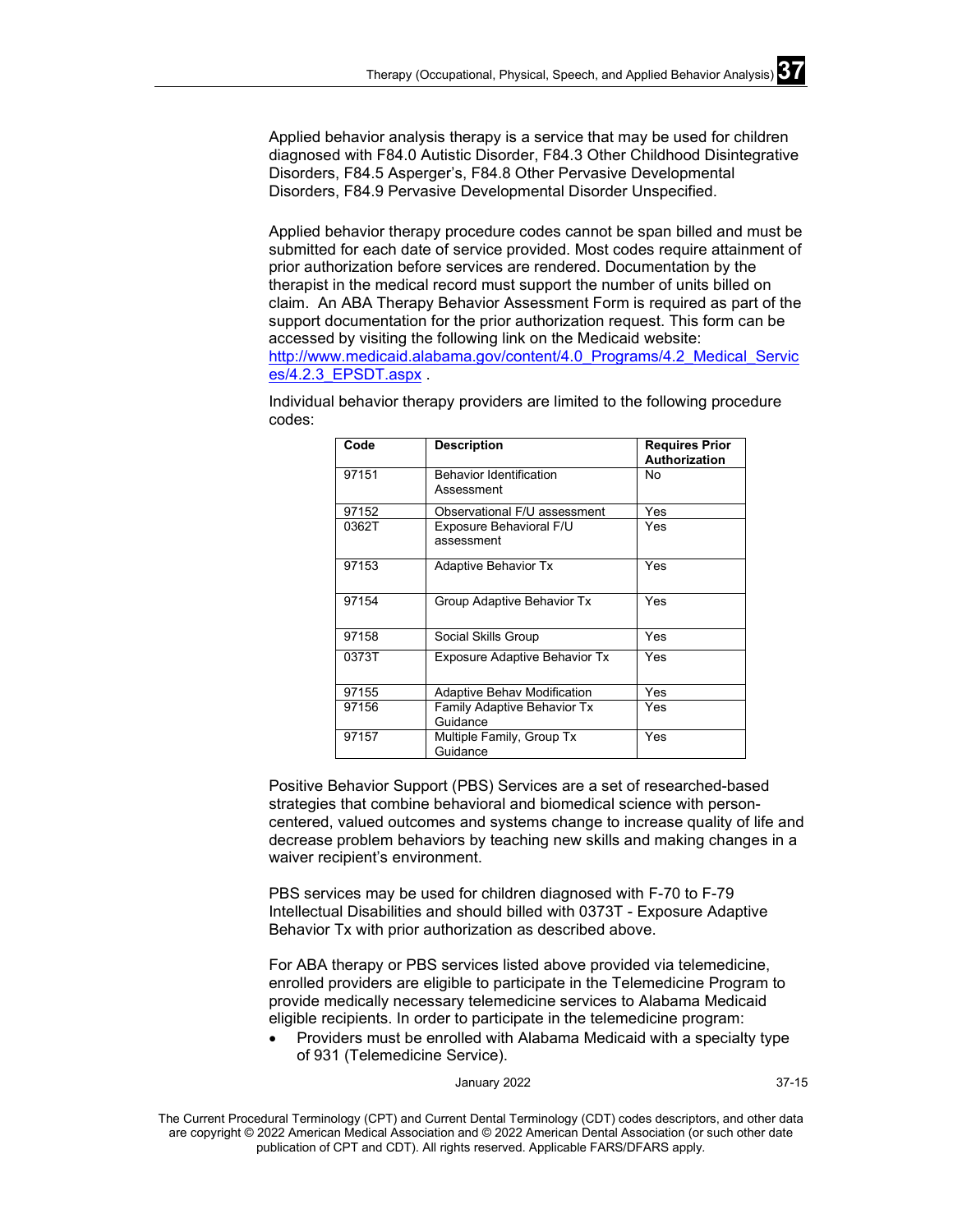- To be enrolled with the 931 specialty, providers must submit the Telemedicine Service Agreement/Certification form which is located on the Medicaid website at: www.medicaid.alabama.gov. Electronic signatures will be acceptable for the telemedicine agreement. The agreement may be uploaded through the provider web portal along with a request to add the 931 specialty. See Chapter 2 – Becoming a Medicaid Provider for further information.
- Providers must obtain prior consent from the recipient before services are rendered. A sample recipient consent form is attached to the Telemedicine Service Agreement.

Services must be administered via an interactive audio and video telecommunications system which permits two-way communication between the distant site provider and the origination site where the recipient is located (this does not include a telephone conversation, electronic mail message, or facsimile transmission between the provider, recipient, or a consultation between two providers).

Telemedicine health care providers shall ensure that the telecommunication technology and equipment used at the recipient site and at the provider site, is sufficient to allow the provider to appropriately evaluate, diagnose, and/or treat the recipient for services billed to Medicaid. Transmissions must utilize an acceptable method of encryption adequate to protect the confidentiality and integrity of the transmission information. Transmissions must employ acceptable authentication and identification procedures by both the sender and the receiver.

The provider shall maintain appropriately trained staff, or employees, familiar with the recipient's treatment plan, immediately available in-person to the recipient receiving a telemedicine service to attend to any urgencies or emergencies that may occur during the session. The provider shall implement confidentiality protocols that include, but are not limited to:

- specifying the individuals who have access to electronic records; and
- usage of unique passwords or identifiers for each employee or other person with access to the client records; and
- ensuring a system to prevent unauthorized access, particularly via the Internet; and
- ensuring a system to routinely track and permanently record access to such electronic medical information

These protocols and guidelines must be available to inspection at the telemedicine site and to the Medicaid Agency upon request.

Claims submitted for ABA therapy or PBS services delivered via telemedicine should include a valid place of service listed in 37.5.4 with the modifier GT.

### **NOTE:**

Refer to Chapter 108, Early Intervention Services for therapy delivered to infants/children enrolled in Alabama's Early Intervention System (AEIS).

### 37-16 January 2022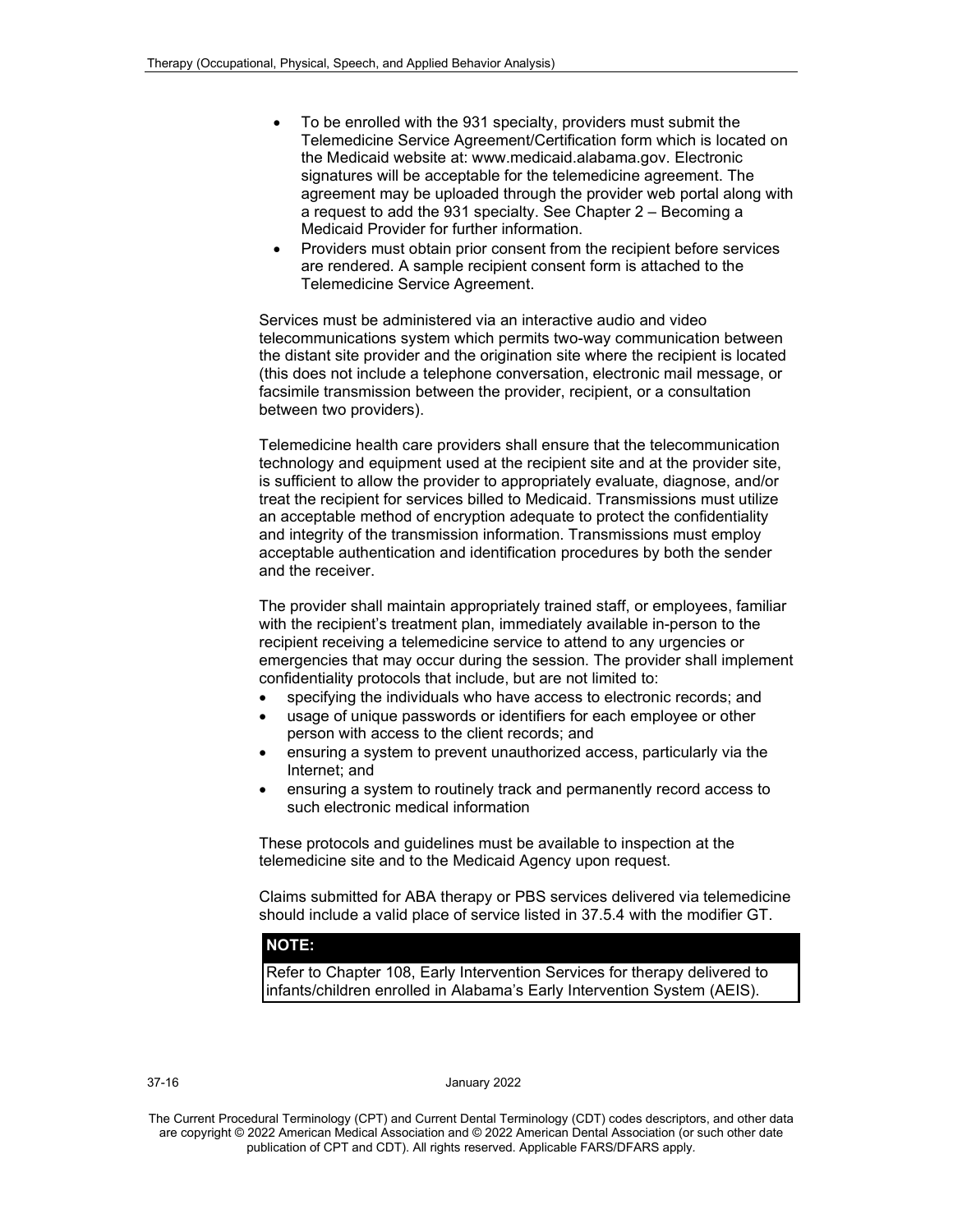### *37.5.4 Place of Service Codes*

The following place of service codes apply when filing claims for therapy services:

| <b>POS Code</b> | <b>Description</b>          |
|-----------------|-----------------------------|
|                 | Office                      |
| 10              | Home (for ABA therapy only) |

### *37.5.5 Required Attachments*

To enhance the effectiveness and efficiency of Medicaid processing, your attachments should be limited to the following circumstances:

• Claims With Third Party Denials

**NOTE:**

When an attachment is required, a hard copy CMS-1500 claim form must be submitted.

Refer to Chapter 5, Required Attachments, for more information on attachments.

# **37.6 For More Information**

This section contains a cross-reference to other relevant sections in the manual.

| <b>Resource</b>                                                | <b>Where to Find It</b> |
|----------------------------------------------------------------|-------------------------|
| <b>CMS-1500 Claim Filing Instructions</b>                      | Chapter 5               |
| Medical Medicaid/Medicare-related Claim Filing<br>Instructions | Chapter 5               |
| Medical Necessity/Medically Necessary Care                     | Chapter 7               |
| <b>EPSDT</b>                                                   | Appendix A              |
| Electronic Media Claims (EMC) Submission<br>Guidelines         | Appendix B              |
| <b>AVRS Quick Reference Guide</b>                              | Appendix L              |
| Alabama Medicaid Contact Information                           | Appendix N              |

January 2022 37-17